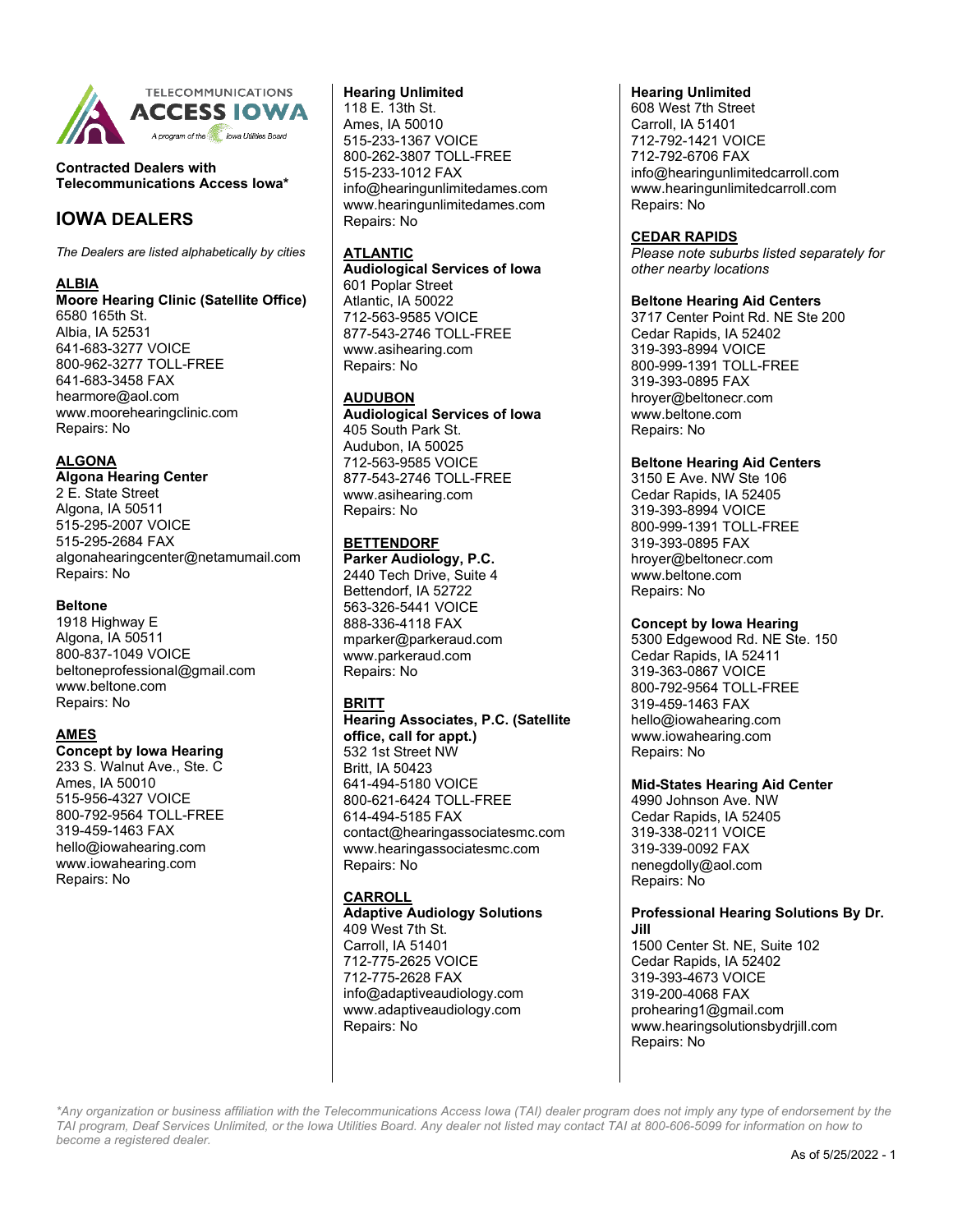#### **Concept by Iowa Hearing - Service Center**

1220 Rock Valley Rd. Centerville, IA 52544 641-673-0911 VOICE 800-792-9564 TOLL-FREE 319-459-1463 FAX hello@iowahearing.com www.iowahearing.com Repairs: No

#### **Moore Hearing Clinic (Satellite Office)**

One St. Joseph's Drive Centerville, IA 52501 641-683-3277 VOICE 800-962-3277 TOLL-FREE 641-683-3458 FAX hearmore@aol.com www.moorehearingclinic.com Repairs: No

#### **CHARITON**

**Audiology Services, Inc. (Satellite Office, call for appt.)** 1200 N. 7<sup>th</sup> Street Chariton, IA 50049 641-782-2944 VOICE 800-458-4113 TOLL-FREE 641-782-8240 FAX www.asiaudiology.com Repairs: No

#### **Concept by Iowa Hearing - Service Center**

117 S. Grand St. Chariton, IA 50049 641-673-0911 VOICE 800-792-9564 TOLL-FREE 319-459-1463 FAX hello@iowahearing.com www.iowahearing.com Repairs: No

### **CHARLES CITY**

**Hearing Associates, P.C. (Satellite office, call for appt.)** 800 11th Street Charles City, IA 50616 641-494-5180 VOICE 800-621-6424 TOLL-FREE 614-494-5185 FAX contact@hearingassociatesmc.com www.hearingassociatesmc.com Repairs: No

# **CHEROKEE**

**Hinkhouse Hearing, Ltd.** 791 N. 2nd St. Cherokee, IA 51012 712-225-4327 VOICE 712-225-6145 FAX peggyhink300@hotmail.com www.hinkhousehearing.com Repairs: No

## **CLINTON**

**Concept by Iowa Hearing** 1663 Lincoln Way, Suite A Clinton, IA 52732 563-219-8629 VOICE 800-792-9564 TOLL-FREE 319-459-1463 FAX hello@iowahearing.com www.iowahearing.com Repairs: No

#### **Killean Audiology & Hearing Aid Centers**

206 4th Ave. S Clinton, IA 52732 563-242-7852 VOICE 800-334-6992 TOLL-FREE 363-242-0452 FAX troths11@gmail.com www.killeanhearing.com Repairs: No

## **CORALVILLE**

**Beltone Hearing Aid Centers** 1150 5th St., Suite 276 Coralville, IA 52241 319-393-8994 VOICE 800-999-1391 TOLL-FREE 319-393-0895 FAX hroyer@beltonecr.com www.beltone.com Repairs: No

### **Concept by Iowa Hearing**

472 1st Ave. Coralville, IA 52241 319-337-4815 VOICE 800-792-9564 TOLL-FREE 319-459-1463 FAX hello@iowahearing.com www.iowahearing.com Repairs: No

### **Iowa Audiology (Main Office)**

1006 5th St., Suite 100 Coralville, IA 52241 319-338-6043 VOICE 800-227-0156 TOLL-FREE 319-338-7739 FAX heariowa@gmail.com www.iowaaudiology.com Repairs: No

#### **Mid-States Hearing Aid Center**

417 10th Ave. Coralville, IA 52241 319-338-0211 VOICE 319-339-0092 FAX nenengdolly@aol.com Repairs: No

#### **CRESCO**

**Hearing Associates, P.C. (Satellite office, call for appt.)** 235 8th Avenue West Cresco, IA 52136 641-494-5180 VOICE 800-621-6424 TOLL-FREE 614-494-5185 FAX contact@hearingassociatesmc.com www.hearingassociatesmc.com Repairs: No

## **CRESTON**

**Audiology Services, Inc.** 319 W. Adams Street Creston, IA 50801 641-782-2944 VOICE 800-458-4113 TOLL-FREE 641-782-8240 FAX www.asiaudiology.com Repairs: No

## **DAVENPORT**

**2 Hear Again** 901 E. Kimberly Road, #8 Davenport, IA 52807 563-445-6444 VOICE hobartsk511@yahoo.com www.2hearagain.com Repairs: No

### **Audiology Consultants, PC**

2215 E. 52nd St., Suite 2 Davenport, IA 52807 563-355-7712 VOICE 800-404-7712 TOLL-FREE 563-359-1325 FAX audiology@audiologyconsultants.com www.audiologyconsultants.com Repairs: No

### **Concept by Iowa Hearing**

4009 E. 53rd St., Ste. 103 Davenport, IA 52807 563-355-7155 VOICE 800-792-9564 TOLL-FREE 319-459-1463 FAX hello@iowahearing.com www.iowahearing.com Repairs: No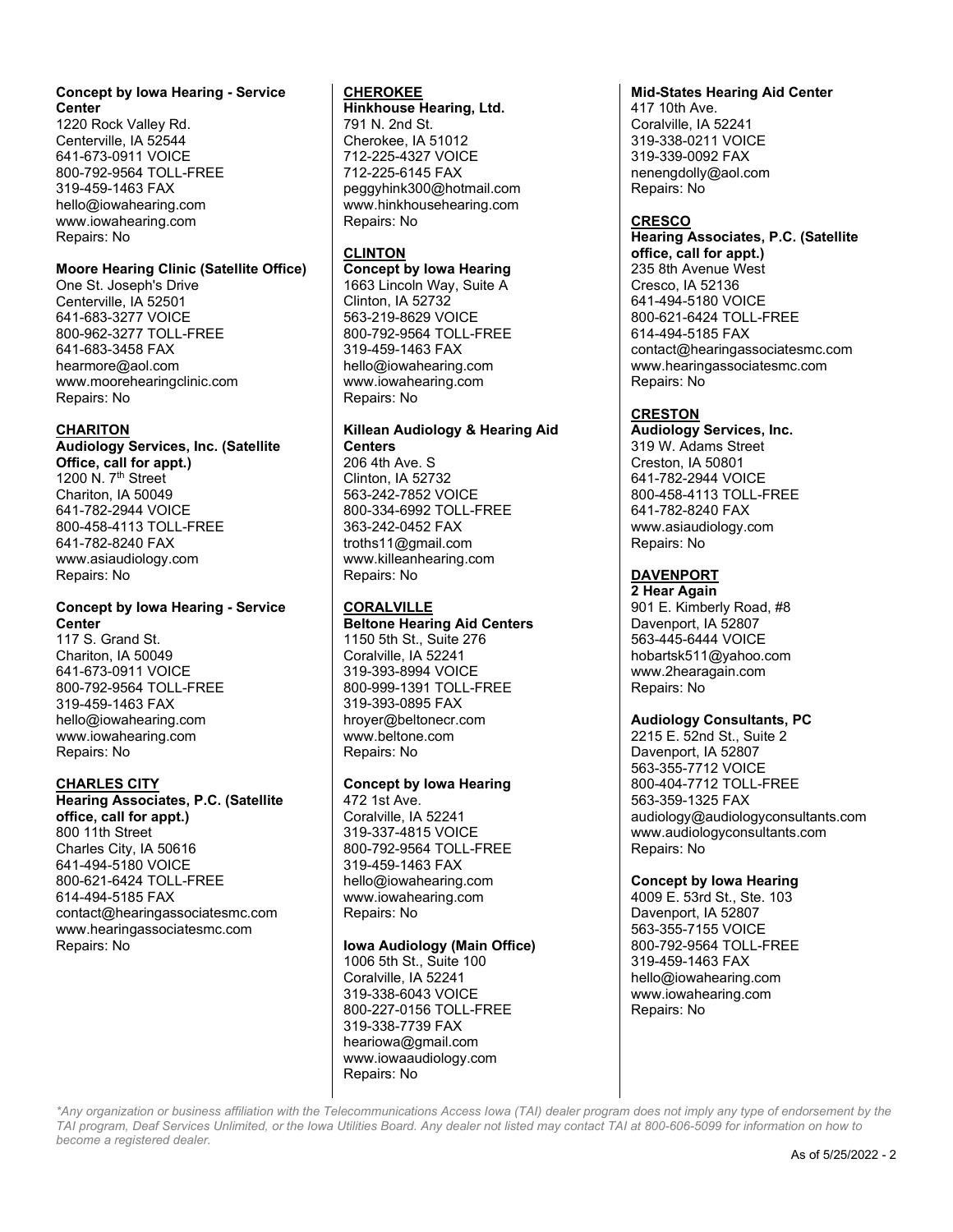#### **Davenport Audiology / HAC. Inc.**

430 W. 35th Street Davenport, IA 52086 563-386-8885 VOICE 800-728-9115 TOLL-FREE 563-386-5860 FAX www.davenporthearing.com Repairs: Yes

#### **ENT Professional Services**

3385 Dexter Court, Suite 101, Building #2 Davenport, IA 52807 563-359-1646 VOICE 563-344-6703 FAX www.entprofessional.com Repairs: No

## **Parker Audiology, P.C.**

3601 N. Division St., Suite 8 Davenport, IA 52806 563-326-5441 VOICE 888-336-4118 FAX mparker@parkeraud.com www.parkeraud.com Repairs: No

### **DENISON**

**Adaptive Audiology Solutions** 1824 Hwy 30 East Denison, IA 51442 712-775-2625 VOICE 712-775-2628 FAX info@adaptiveaudiology.com www.adaptiveaudiology.com Repairs: No

## **DES MOINES**

*Please note suburbs listed separately for other nearby locations*

### **Helping U Hear, LLC**

3839 Merle Hay Rd. Ste 200 Des Moines, IA 50310 515-278-2413 VOICE 515-278-5875 FAX leah@huhaudiology.com www.huhaudiology.com Repairs: No

## **DUBUQUE**

**Concept by Iowa Hearing** 555 JFK Rd. #480 Dubuque, IA 52002 563-582-3663 VOICE 800-792-9564 TOLL-FREE 319-459-1463 FAX sheila@iowahearing.com www.iowahearing.com Repairs: No

#### **Killean Audiology & Hearing Aid Centers**

3343 Center Grove Dr., Suite H Dubuque, IA 52003 563-583-5711 VOICE 877-334-6992 TOLL-FREE 563-583-6076 FAX www.killeanhearing.com Repairs: No

#### **Tri-State Independent Blind Society (Please call to make an appointment)**

1068 Cedar Cross Rd. Dubuque, IA 52003 563-556-8746 VOICE 563-556-3592 FAX tristateblind@gmail.com www.tristateblind.org Repairs: No

## **ELKADER**

**Alpine Communications** 923 Humphrey Street PO Box 1008 Elkader, IA 52043 563-245-4000 VOICE 800-635-1059 TOLL-FREE 563-245-4475 FAX www.alpinecom.net Repairs: No

## **ESTHERVILLE**

**Nelson Hearing Aid Service - Estherville Service Center** 19 1/2 S 6th St. Estherville, IA 51334 712-262-7774 VOICE 712-262-6758 FAX hearinghealthcenters@hhcmail.com www.hearinghealthcenters.net Repairs: No

### **FAIRFIELD**

**Concept by Iowa Hearing - Service Center** 209 South Court St. Fairfield, IA 52556 641-682-2007 VOICE 800-792-9564 TOLL-FREE 319-459-1463 FAX hello@iowahearing.com www.iowahearing.com

Repairs: No

**Moore Hearing Clinic (Satellite Office)** 2000 S. Main St. Fairfield, IA 52556 641-683-3277 VOICE 800-962-3277 TOLL-FREE 641-683-3458 FAX hearmore@aol.com www.moorehearingclinic.com Repairs: No

#### **GRINNELL**

**Concept by Iowa Hearing** 211 West Street Grinnell, IA 50112 641-236-7663 VOICE 800-792-9564 TOLL-FREE 319-459-1463 FAX hello@iowahearing.com www.iowahearing.com Repairs: No

### **HAMPTON**

**Hearing Associates, P.C. (Satellite office, call for appt.)** 1720 Central Ave. East Hampton, IA 50441 641-494-5180 VOICE 800-621-6424 TOLL-FREE 614-494-5185 FAX contact@hearingassociatesmc.com www.hearingassociatesmc.com Repairs: No

## **HIAWATHA**

**Heartland Hearing Center** 1350 Blairs Ferry Rd, Ste. C Hiawatha, IA 52233 319-409-6356 VOICE 319-826-6595 FAX info@heartlandhearingiowa.com www.heartlandhearingiowa.com Repairs: No

## **IOWA CITY**

*Please note suburbs listed separately for other nearby locations*

### **University of Iowa,**

**Wendell Johnson Speech and Hearing Clinic** 250 Hawkins Drive Iowa City, IA 52242 319-335-8736 VOICE 319-335-8851 FAX CSD-AudiologyClinic@uiowa.edu https://clas.uiowa.edu/comsci/ Repairs: No

### **IOWA FALLS**

**Hearing Associates, P.C. (Satellite office, call for appt.)** 920 South Oak Street Iowa Falls, IA 50126 641-494-5180 VOICE 800-621-6424 TOLL-FREE 614-494-5185 FAX contact@hearingassociatesmc.com www.hearingassociatesmc.com Repairs: No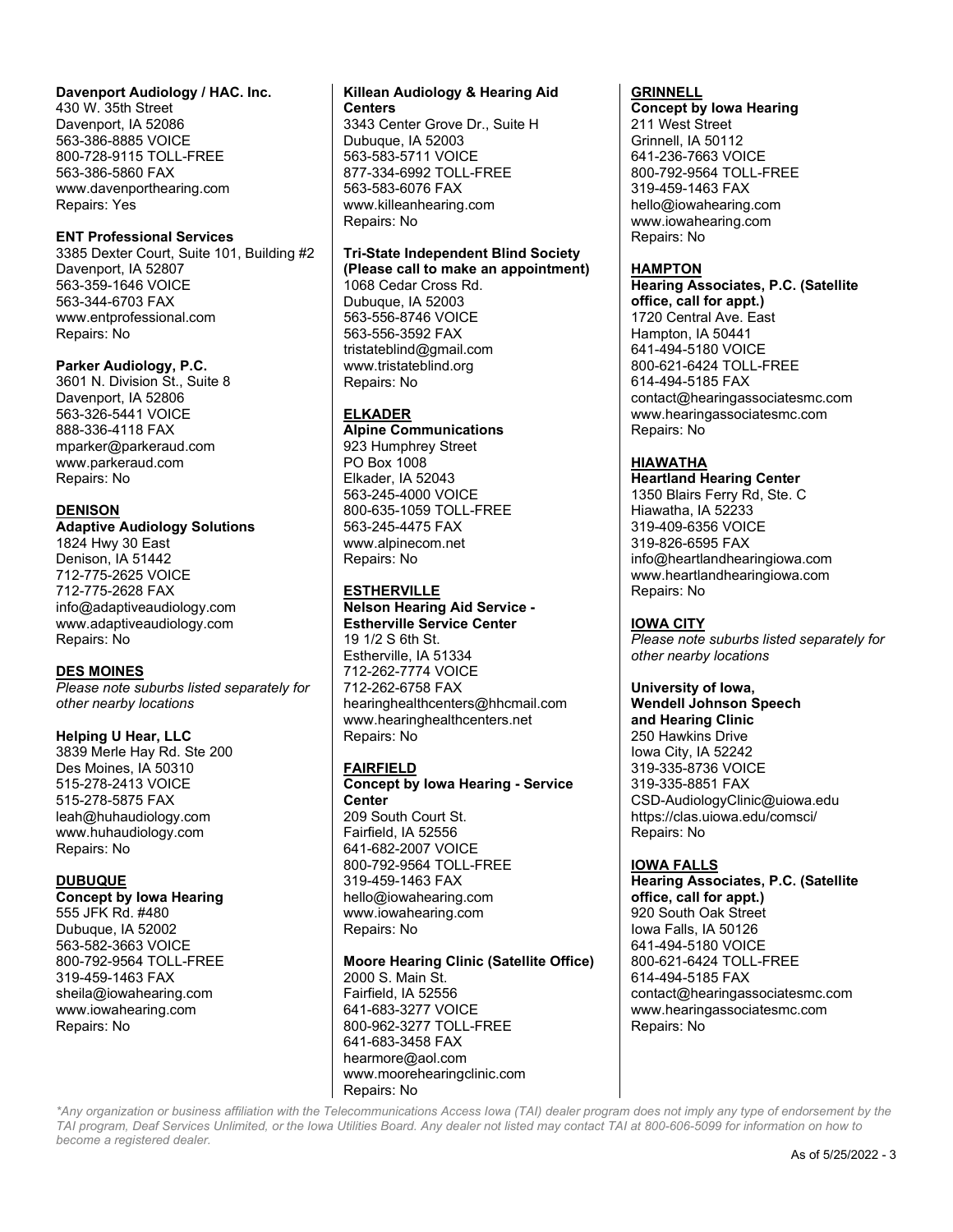#### **KEOSAUQUA**

## **Moore Hearing Clinic (Satellite Office)**

304 Franklin St. Keosauqua, IA 52565 641-683-3277 VOICE 800-962-3277 TOLL-FREE 641-683-3458 FAX hearmore@aol.com www.moorehearingclinic.com Repairs: No

#### **LaPORTE CITY**

**LaPorte City Telephone Co.** 306 Main St. LaPorte City, IA 50651 319--34-2-3369 VOICE 319-342-3696 FAX www.lpctel.com Repairs: No

## **LE MARS**

**Hearing Health Centers** 21 Central Ave. SW Le Mars, IA 51301 712-560-7418 VOICE 712-650-7421 FAX hearinghealthcenters@hhcmail.com www.hearinghealthcenters.net Repairs: No

#### **Siouxland Hearing Healthcare**

714 Lincoln St. NE Le Mars, IA 51031 712-212-9930 VOICE 712-258-3233 FAX www.siouxlandhearing.com Repairs: No

### **LEON**

**Audiological Services Inc.** 302 NE 14th Street Leon, IA 50144 800-458-4413 www.asiaudiology.com Repairs: No

### **MAQUOKETA**

#### **Beltone Hearing Aid Centers**

119 S. Main St. Ste 4 Maquoketa, IA 52060 319-393-8994 VOICE 800-999-1391 TOLL-FREE 319-393-0895 FAX hroyer@beltonecr.com www.beltone.com Repairs: No

#### **Killean Audiology & Hearing Aid Centers (Call for appt.)**

721 S. Main Maquoketa, IA 52060 563-242-7852 VOICE 800-334-6992 TOLL-FREE 563-583-6076 FAX mduve2@gmail.com www.killeanhearing.com Repairs: No

## **MARENGO**

## **Beltone Hearing Aid Centers**

1068 Court Ave. Marengo, IA 52301 319-393-8994 VOICE 800-999-1391 TOLL-FREE 319-393-0895 FAX hroyer@beltonecr.com www.beltone.com Repairs: No

### **MARION**

**Beltone Hearing Aid Centers** 1003 50th St. Ste 1 Marion, IA 52302 319-393-8994 VOICE 800-999-1391 TOLL-FREE 319-393-0895 FAX hroyer@beltonecr.com www.beltone.com Repairs: No

## **MARSHALLTOWN**

**Concept by Iowa Hearing** 2500 S. Center St., Ste. 340 Marshalltown, IA 50158 641-753-1426 VOICE 800-792-9564 TOLL-FREE 319-459-1463 FAX hello@iowahearing.com www.iowahearing.com Repairs: No

### **MASON CITY**

**Hearing Associates, P.C.** 250 South Crescent Dr., Suite 100 Mason City, IA 50401 641-494-5180 VOICE 800-621-6424 TOLL-FREE 614-494-5185 FAX contact@hearingassociatesmc.com www.hearingassociatesmc.com Repairs: No

## **Stephens Hearing Centers, LLC** 2428th St. SW Mason City, IA 50401

641-424-1111 VOICE 641-424-6715 FAX Repairs: No

## **MT. PLEASANT**

**Iowa Audiology** 501 S. White St. Mt. Pleasant, IA 52641 319-338-6043 VOICE 800-227-0156 TOLL-FREE 319-338-7739 FAX heariowa@gmail.com www.iowaaudiology.com Repairs: No

### **MUSCATINE**

**Audiology Consultants, PC** 3426 North Port Dr., Suite 500 Muscatine, IA 52761 563-264-9406 VOICE 800-404-7712 TOLL-FREE 263-262-2054 FAX audiology@audiologyconsultants.com www.audiologyconsultants.com Repairs: No

### **Beltone Hearing Aid Centers**

810 Park Ave. Muscatine, IA 52761 319-393-8994 VOICE 800-999-1391 TOLL-FREE 319-393-0895 FAX hroyer@beltonecr.com www.beltone.com Repairs: No

#### **Hearing HealthCare Center of Muscatine**

2016 Cedar Plaza Dr. #6 Muscatine, IA 52761 563-316-6022 VOICE www.musucatinehearing.com Repairs: No

#### **Iowa Audiology**

2209 2nd Ave. Muscatine, IA 52761 319-338-6043 VOICE 800-227-0156 TOLL-FREE 319-338-7739 FAX heariowa@gmail.com www.iowaaudiology.com Repairs: No

#### **NEW HAMPTON**

**Hearing Associates, P.C. (Satellite office, call for appt.)** 308 North Maple Ave. New Hampton, IA 50659 641-494-5180 VOICE 800-621-6424 TOLL-FREE 614-494-5185 FAX contact@hearingassociatesmc.com www.hearingassociatesmc.com Repairs: No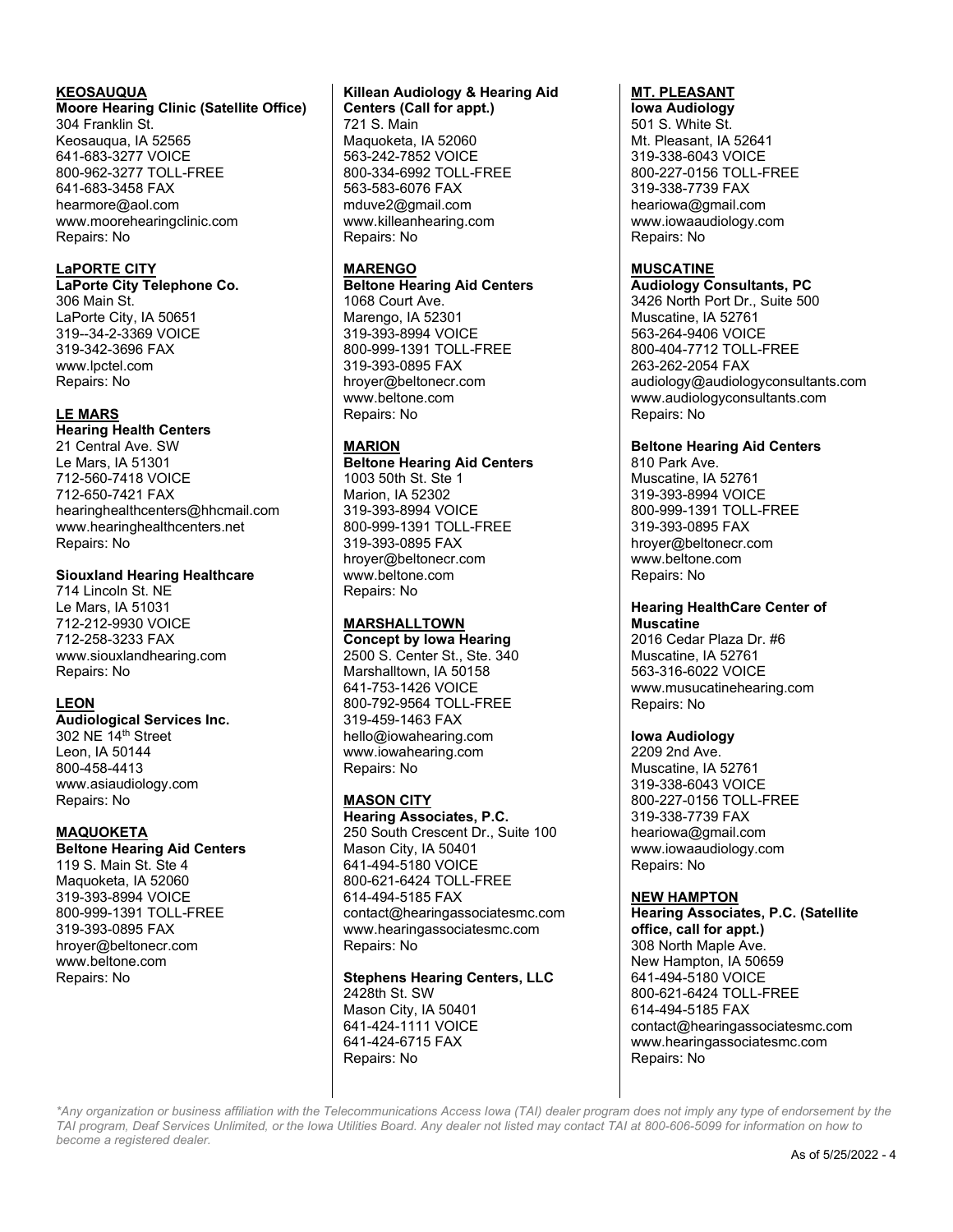## **NORWALK**

**Iowa Hearing Center** 1228 Sunset Dr., Ste. B 515-981-9893 VOICE drcook@iowahearingcenter.com www.iowahearingcenter.com Repairs: No

#### **OELWEIN**

#### **Beltone Hearing Aid Centers**

5 South Frederick Ave. Oelwein, IA 50662 319-393-8994 VOICE 800-999-1391 TOLL-FREE 319-393-0895 FAX hroyer@beltonecr.com www.beltone.com Repairs: No

## **ONAWA**

#### **Siouxland Hearing Healthcare**

1600 Diamond St. Onawa, IA 51040 712-454-1709 VOICE 712-258-3233 FAX www.siouxlandhearing.com Repairs: No

### **ORANGE CITY**

**Korver Ear, Nose & Throat** 907 Lincoln Circle SE Orange City, IA 51041 712-707-9585 VOICE 712-707-9801 FAX www.korverent.com Repairs: No

### **OSAGE**

**Hearing Associates, P.C. (Satellite office, call for appt.)** 616 North 8th Street Osage, IA 50461 641-494-5180 VOICE 800-621-6424 TOLL-FREE 614-494-5185 FAX contact@hearingassociatesmc.com www.hearingassociatesmc.com Repairs: No

### **OSKALOOSA**

**Concept by Iowa Hearing** 200 High Ave., West, Ste. 2 Oskaloosa, IA 52577 641-673-0911 VOICE 800-792-9564 TOLL-FREE 319-459-1463 FAX hello@iowahearing.com www.iowahearing.com Repairs: No

#### **Mahaska Hearing Aid Center**

714 A Ave. West Oskaloosa, IA 52577 641-673-5643 VOICE 641-673-6543 FAX mahaskahearing@gmail.com www.mahaskahearing.com Repairs: No

#### **OTTUMWA**

**Concept by Iowa Hearing** 1110 N. Quincy Ave., Ste. 46 Ottumwa, IA 52501 641-682-2007 VOICE 800-792-9564 TOLL-FREE 319-459-1463 FAX hello@iowahearing.com www.iowahearing.com Repairs: No

#### **ENT of Southeast Iowa, PC**

1106 E. Pennsylvania Ave. Ottumwa, IA 52051 641-684-0044 VOICE 641-684-9015 FAX Repairs: No

#### **Moore Hearing Clinic (Main Office)**

1317 North Court St. Ottumwa, IA 52501 641-683-3277 VOICE 800-962-3277 TOLL-FREE 641-683-3458 FAX hearmore@aol.com www.moorehearingclinic.com Repairs: No

## **PELLA**

#### **Concept by Iowa Hearing** 1103 W. 16th St.

Pella, IA 50219 641-628-1520 VOICE 800-792-9564 TOLL-FREE 319-459-1463 FAX hello@iowahearing.com www.iowahearing.com Repairs: No

### **PLEASANT HILL**

**Concept by Iowa Hearing** 4440 E. University Ave. Pleasant Hill, IA 50327 515-645-6907 VOICE 800-792-9564 TOLL-FREE 319-459-1463 FAX hello@iowahearing.com www.iowahearing.com Repairs: No

#### **ROCK RAPIDS**

**De Gooyer Hearing Aid Service** 607 S. Carroll St. Rock Rapids, IA 51246 712-472-3698 VOICE 712-472-3698 FAX Repairs: No

#### **SAC CITY**

**Hearing Unlimited** 622 Park Ave. Sac City, IA 50583 712-662-4276 VOICE 712-792-6706 FAX info@hearingunlimitedsaccity.com www.hearingunlimitedsaccity.com Repairs: No

### **SHELDON**

**Beltone** 820 4<sup>th</sup> Avenue Sheldon, IA 51201 800-837-1049 VOICE www.beltone.com Repairs: No

#### **Hearing Health Center - Sheldon Service Center**

712 4th Ave. Sheldon, IA 51201 712-560-7418 VOICE 712-560-7421 FAX hearinghealthcenters@hhcmail.com www.hearinghealthcenters.net Repairs: No

### **SIOUX CITY**

**Siouxland Hearing Healthcare** 2916 Hamilton Blvd., Suite 103 Sioux City, IA 51104 712-266-3662 VOICE 712-258-3233 FAX www.siouxlandhearing.com Repairs: No

#### **Sound Decision Hearing**

4301 Sergeant Rd. #109 Sioux City, IA 51106 712-560-9556 VOICE 712-293-2491 FAX www.siouxcityhearingaids.com Repairs: No

### **Tri State Hearing Consultants Inc**

3217 Gordon Dr. Sioux City, IA 51105 712-454-0069 VOICE 712-522-5295 FAX www.siouxcityhearing.com Repairs: No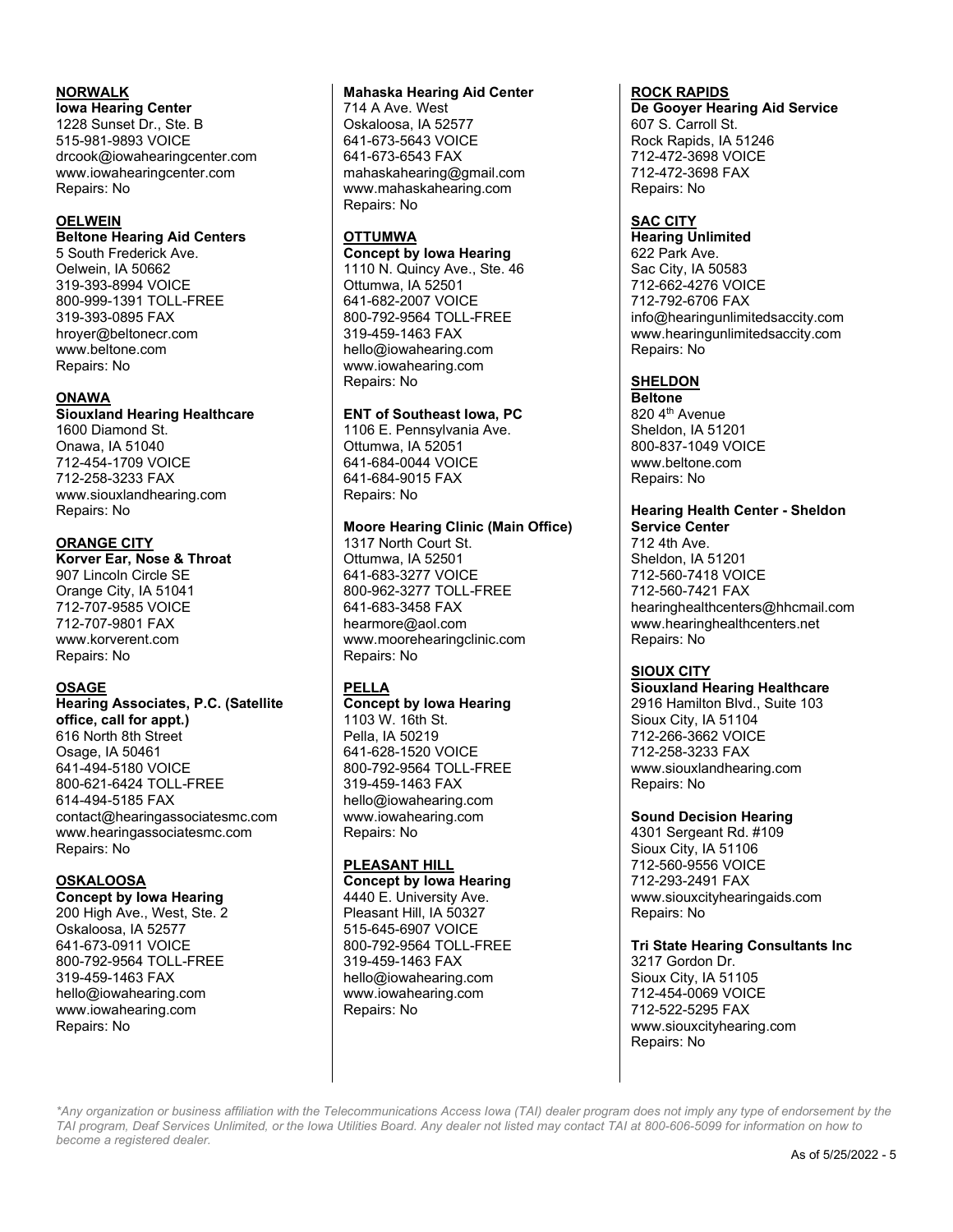## **SPENCER**

**Beltone**

1723 Highway Blvd., Suite 2 Spencer, IA 51301 800-837-1049 VOICE beltoneprofessional@gmail.com www.beltone.com Repairs: No

#### **Midwest Hearing Clinic**

526 N. Grand Ave. Spencer, IA 51301 712-580-4327 VOICE 712-580-4329 FAX Repairs: No

#### **Nelson Hearing Aid Service**

119 E 5th St. Spencer, IA 51301 712-262-7774 VOICE 712-262-6758 FAX hearinghealthcenters@hhcmail.com www.hearinghealthcenters.net Repairs: No

#### **SPIRIT LAKE**

**Beltone**

3301 Highway 71 S Spirit Lake, IA 51360 800-837-1049 VOICE beltoneprofessional@gmail.com www.beltone.com Repairs: No

#### **URBANDALE**

**Woodard Hearing Centers** 2328 Rocklyn Drive Urbandale, IA 50322 515-276-6122 VOICE 800-233-4327 TOLL-FREE 515-255-1701 FAX amplifyyourlife@woodardhearing.com www.amplifyyourlife.com Repairs: No

### **WASHINGTON**

**Iowa Audiology** 214 S. Iowa Ave Washington, IA 52353

319-338-6043 VOICE 800-227-0156 TOLL-FREE 319-338-7739 FAX heariowa@gmail.com www.iowaaudiology.com Repairs: No

#### **WATERLOO**

**Beltone Hearing Aid Centers** 1038 Alabar Ave. Waterloo, IA 50701 319-393-8994 VOICE 800-999-1391 TOLL-FREE 319-393-0895 FAX hroyer@beltonecr.com www.beltone.com Repairs: No

#### **Concept by Iowa Hearing**

3558 Kimball Ave. Waterloo, IA 50702 319-233-3368 VOICE 800-792-9564 TOLL-FREE 319-459-1463 FAX hello@iowahearing.com www.iowahearing.com Repairs: No

#### **WEST BURLINGTON**

**Wilson Hearing Aids and Services** 313 East Agency Rd., Suite 2 West Burlington, IA 52655 319-752-6840 VOICE Wilsonhearingaids1mary@gmail.com Repairs: No

## **WEST DES MOINES**

**Concept by Iowa Hearing** 1551 Valley West Dr., Ste. 251 West Des Moines, IA 50266 515-225-7966 VOICE 800-792-9564 TOLL-FREE 319-459-1463 FAX hello@iowahearing.com www.iowahearing.com Repairs: No

### **WEST LIBERTY**

**Iowa Audiology** 1503 N. Elm St. West Liberty, IA 52776 319-338-6043 VOICE 800-227-0156 TOLL-FREE 319-338-7739 FAX heariowa@gmail.com www.iowaaudiology.com Repairs: No

#### **WEST UNION**

**Concept by Iowa Hearing** 116 S. Vine St. West Union, IA 52175 563-422-6087 VOICE 800-792-9564 TOLL-FREE 319-459-1463 FAX hello@iowahearing.com www.iowahearing.com Repairs: No